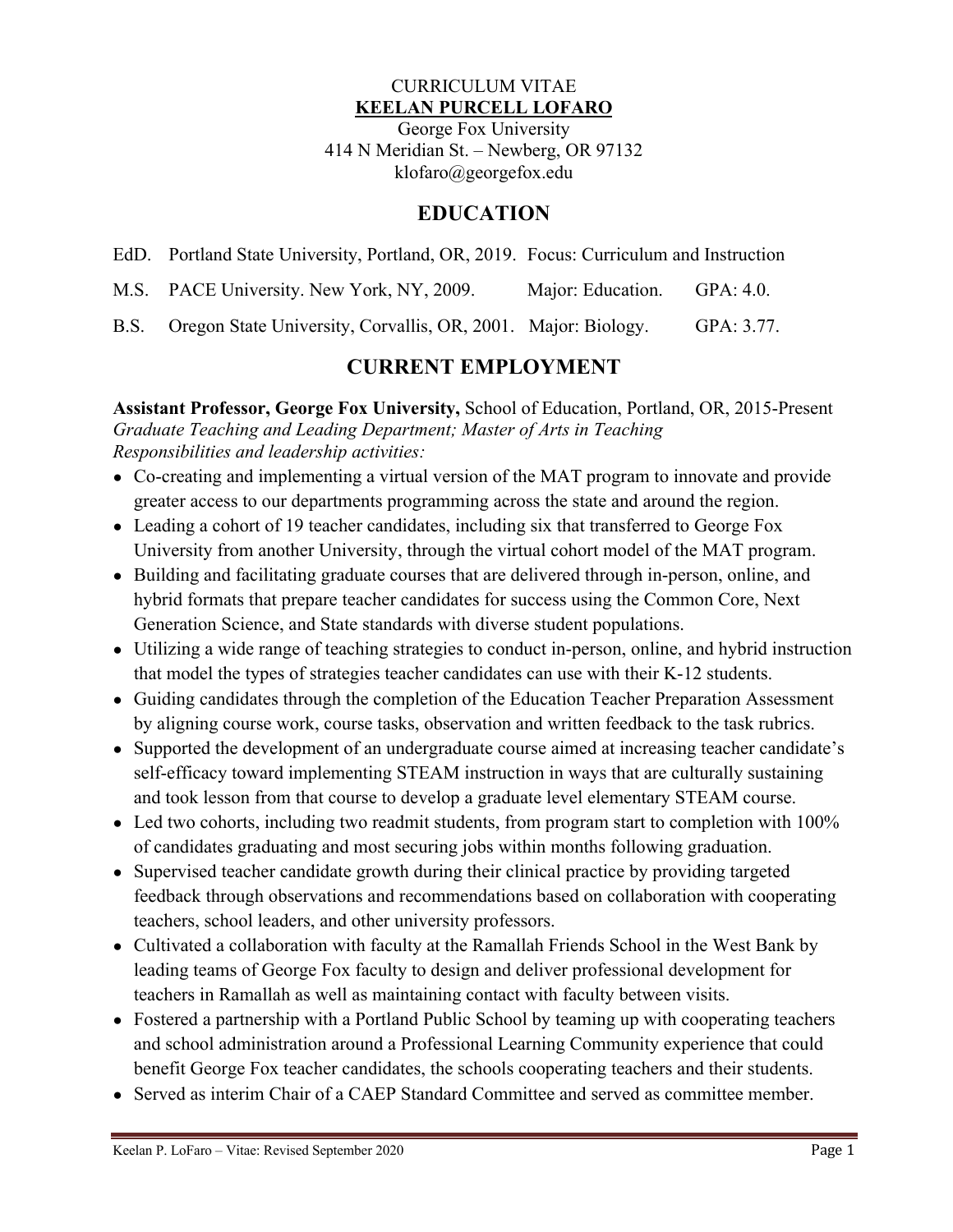# **PAST EMPLOYMENT**

**Adjunct Professor, American University,** School of Education, Teaching, and Health, Washington, DC, 2011- 2015

*Lab2Class Fellowship***:** *Urban education focused Masters in Education Program taking content specialists into the classroom.*

*Responsibilities and leadership activities:*

- Proposed, developed and delivered a curriculum on the connection between Next Generation Science and Common Core Literacy Standards for fellows and based on strong evaluation results I was asked to create another course.
- Integrated technology to support instruction and provide a forum for continued learning leading to increased communication and collaboration among students.
- Strengthened university-school partnerships by collaborating with supervisors, professors, and cooperating teachers in order to ensure alignment of instruction, program goals and candidate experiences in the classroom.

#### **Science Teacher and Department Chair, Alice Deal Middle School,** District of Columbia

Public Schools, Washington, DC, 2011- 2015

*Highest performing middle school in DC with most diverse student population in race, economics, and achievement levels.*

#### *Responsibilities and leadership activities:*

- Appointed to lead the design of a comprehensive curriculum to teach general education, special education, and English Language Learner student populations meeting Next Generation Science learning standards and the International Baccalaureate Middle Years guidelines, resulting in an average achievement level of 6 out of 8 on rubric.
- Collaborated with a team of English, Math, and Humanities teachers to integrate skills resulting in high enough student achievement levels on standardized tests that all members of the team were rated Highly Effective (2012/13).
- Recruited by administration to design and lead school-wide professional development sessions on topics such as: classroom routines and procedures; higher level thinking strategies; student motivation and engagement; and assessment practices, resulting in the adoption and implementation of strategies presented in a number of classrooms.
- Facilitated partnerships with organizations across the city to bring resources to the school such as the Smithsonian Institution, the Library of Congress, and the Carnegie Institute of Science.

#### **Science and Social Studies Teacher, Science Department Chair and 6th Grade Team Leader, Shaw at Garnet-Patterson Middle School,** District of Columbia Public Schools, Washington, DC, 2009-2011

*Lowest performing public middle school in DC with 100% students receiving free and reduced lunch, 30-40% proficiency rates for English and Math on state standardized tests. Responsibilities and leadership activities:*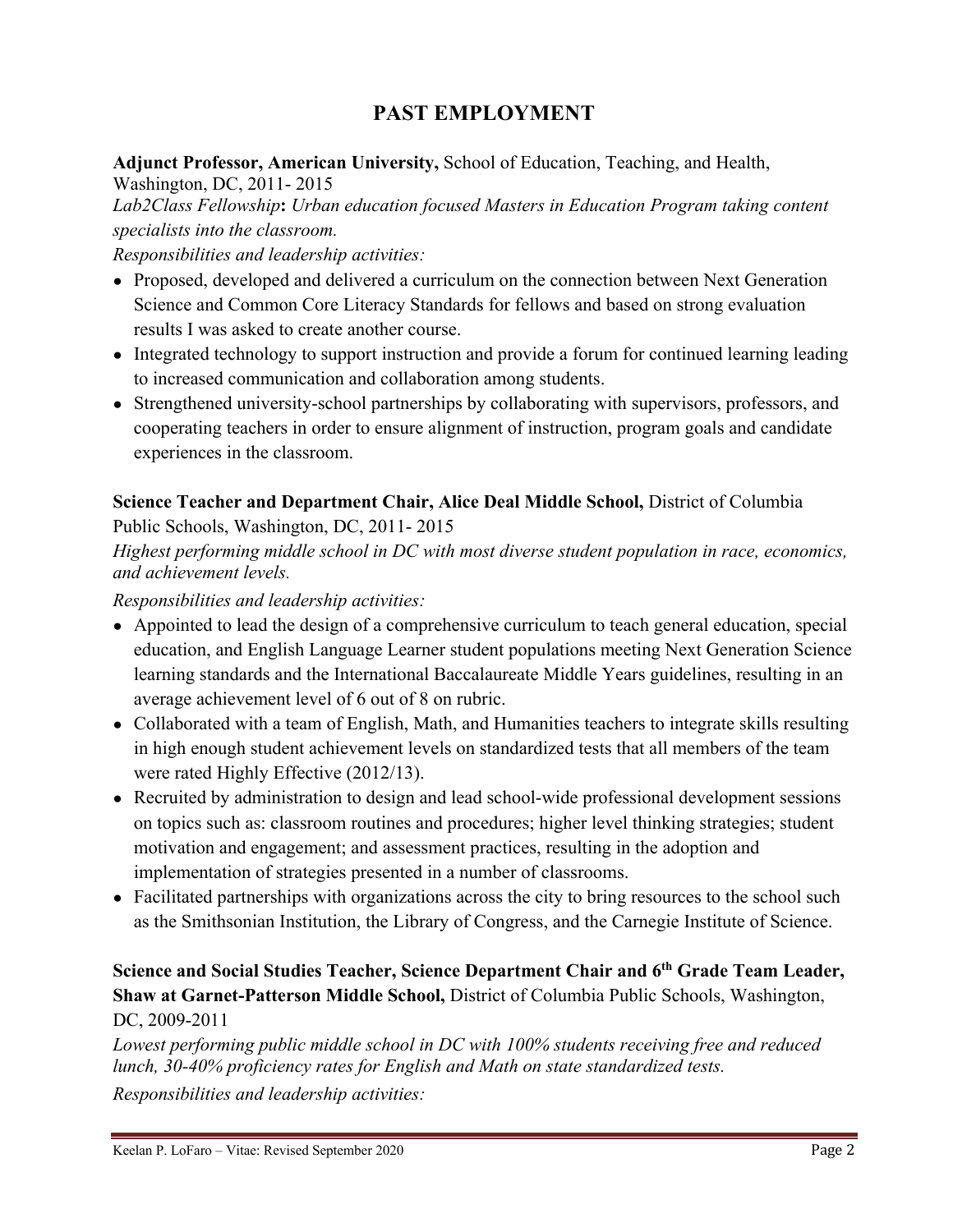- Appointed by administration to serve as both Science Department Chair and Sixth Grade Team Leader in which I worked to design management systems, classroom routines, and procedures while collaborating with administration and staff to ensure school-wide implementation.
- Increased student mastery levels on the scientific thinking and inquiry skills by 49%.

#### **Science Teacher and Leadership Team Member, Middle School 322 Renaissance Leadership**

**Academy,** New York City Department of Education, New York, NY, 2006-2009 *Low performing public middle school with 92% of students receiving free and reduced lunch, 50- 60% proficiency rates for English and Math on state standardized tests.*

*Responsibilities and leadership activities:*

- Promoted by administration to be Lead Science Teacher and member of Middle School 322 Leadership Team in which I worked to develop and implement a three-year strategic plan for the school resulting in adoption of school-wide systems that were aligned within and among grade levels.
- Led students to achieve average mastery levels of 82% on science content and skills over the three years.

### **Corp Member, Staff, and Alumni, Teach For America,** New York, NY, 2006-Present

*Non-profit that places talented college graduates in high-need schools across the United States. Responsibilities:*

- Participated in science institute training and ongoing professional development focused on data driven methods.
- Hired as content specialist after 2 years teaching to lead bi-monthly professional development sessions for 8 first-year Teach For America teachers, achieved a 97% overall approval rating.

# **PUBLICATIONS**

- LoFaro, K., Headley, S., Elwyn, L. (2017). The story of a growing partnership between George Fox University and the Ramallah Friends School. *Friends Association of Higher Education*
- Webb, D. L., & LoFaro, P. K (2020). Examining sources of engineering teaching self-efficacy in a STEAM methods course for prospective elementary teachers. *Journal of School Science and Mathematics.*

### **In Progress**

- Webb, D. L., LoFaro, K. P. (under revision for resubmission). Developing prospective elementary teachers' self-efficacy for culturally responsive teaching of engineering. *Journal of Science Teacher Education*
- LoFaro, K., Headley, S., Samek, L. (under revision for resubmission). Supporting learner-centered instruction at the Ramallah Friends School. *Friends Association of Higher Education*
- LoFaro, K. P. & Webb, D. L. (in prep.). Disrupting racial ambivalence in a STEAM methods course for prospective elementary teachers. *Cultural Studies of Science Education*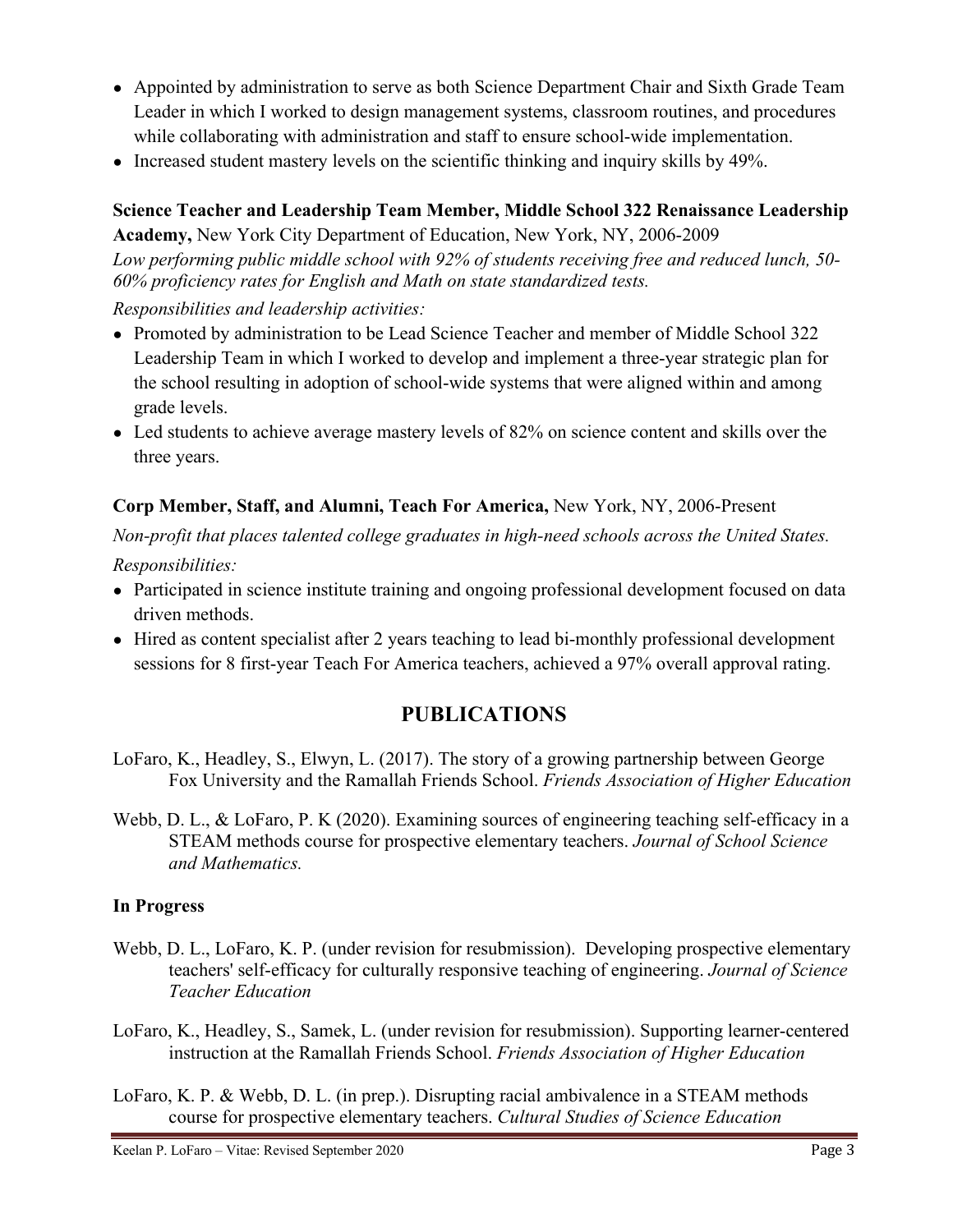## **PRESENTATIONS AT PROFESSIONAL CONFERENCES**

- Webb, D. L., LoFaro, K. P. (2019, March). *Developing prospective elementary teachers' selfefficacy for culturally responsive teaching of engineering.* Presented at National Association of Research in Science Teaching (NARST) Conference, Baltimore, MD.
- LoFaro, K., Spencer, J. (2018, October). *Critically Examining the Paradox of Gender Representation in STEM.* Presented at Northwest Teaching for Social Justice Conference, Portland, OR.
- Bao, M., Cardiel, C., Cohen, B., LoFaro, K. (2018, Februrary). *Toward Culturally Sustaining STEM for Oregon Students.* Presented at Oregon Association of Teacher Educators Conference. Monmouth, OR.
- Webb, D., LoFaro, K. (2017, October; 2018, February). *Deconstructing the False Neutrality of STEM.* Presented at Northwest Teaching for Social Justice Conference, Seattle, WA. and Oregon Association of Teacher Educators Conference. Monmounth, OR.
- LoFaro, K. (2016, October). *Connecting with School Day Teachers.* Presented at The Oregon Afterschool for Kids Conference, Salem, OR.

## **PROFESSIONAL MEMBERSHIPS**

National Association of Science Teachers, 2008 – present. Association of Teacher Educators, 2017 – present. American Association of Colleges of Teacher Education. 2018 – present. American Education Research Association. 2018 – present. National Association of Research in Science Teaching. 2018 – present. Online Learning Consortium. 2018 – present.

# **FUNDED PROJECTS**

- 2017-2018 Research Leave: *Developing Culturally Responsive STEM Instruction through Professional Learning Communities.*
- 2018-2019 Research Leave: Continuing the work on Culturally Responsive STEM Instruction in partnership with Portland Public Schools. *A model for Culturally Responsive STEM teacher development and leadership through co-teaching at the middle school level.*

# **INTERNATIONAL/CROSS-CULTURAL EXPERIENCES**

- Ramallah Friends School Partnership, SOE/GFU. Ramallah, Palestine. April 2016 present.
- Taught in school with  $90+%$  students who were African American, Washington, DC, 2009 2015.
- Taught in school with 80+% students' recent immigrants from Dominican Republic and Haiti, New York, NY, 2006 – 2009.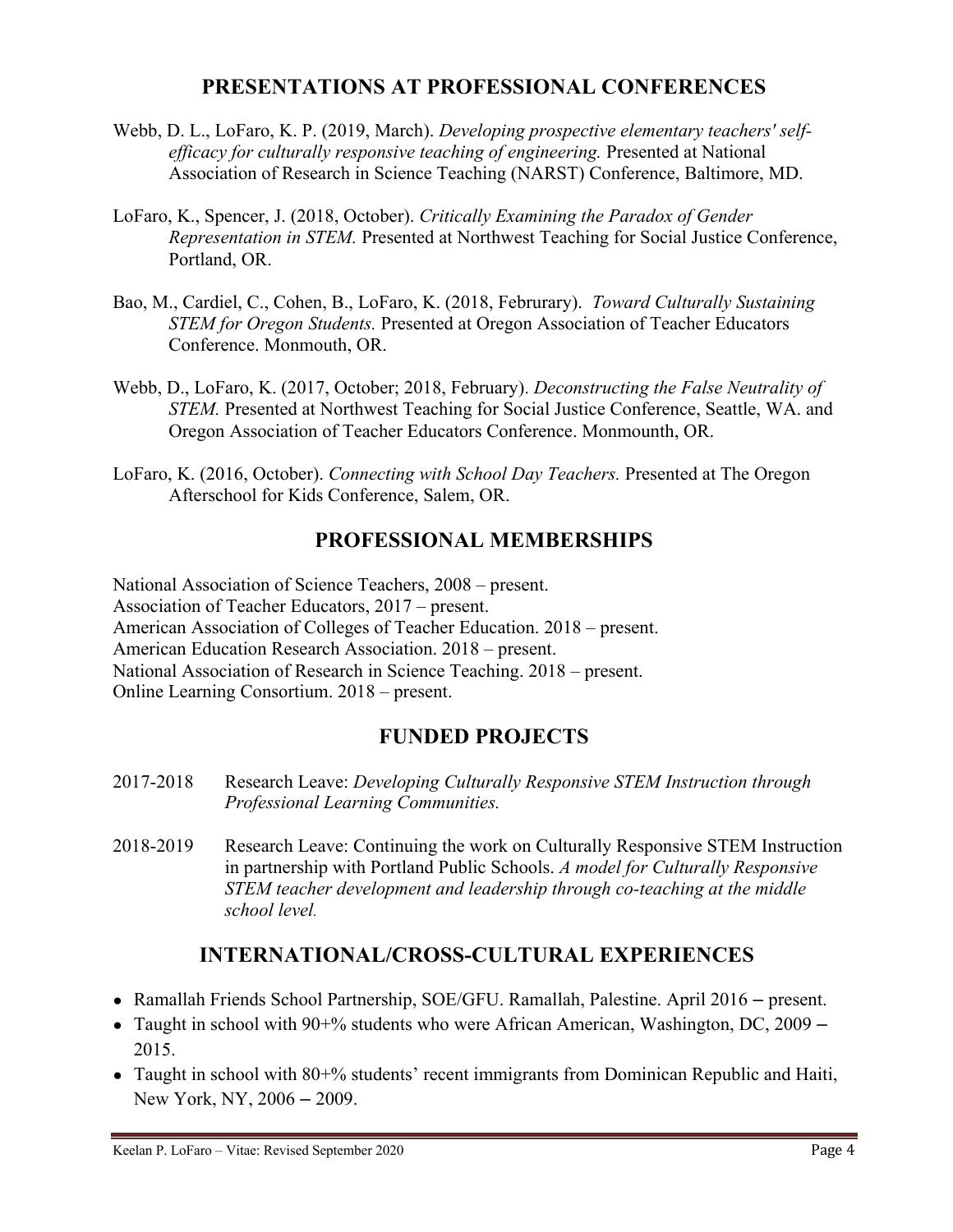# **DISTINCTIONS**

- Nominated for and awarded the Rubenstein Award for Highly Effective Teaching 2010-2011 honored at the Standing Ovation for Teachers at the Kennedy Center.
- Rated in the top 10% of teachers on the DCPS IMPACT Highly Effective Rating achieving scores of 355 (2010/11), 373 (2011/12), 383 (2012/13), 379 (2013/14) out of 400.
- Achieved the highest teacher status (Expert) on the DCPS LIFT Career Ladder, (1 of 3 of the 85 teachers in my school to achieve this rating) and recruited to serve as an Ambassador for the LIFT program within schools.
- Selected as 1 of the 3 teachers (out of more than 4,000 teachers) in the DCPS 'Teacher Recruitment' video project and nominated by my Master Educator as 1 of 10 teachers across DCPS to participate as a model teacher in the DCPS 'Highly Effective Teaching Video' project.
- Selected as 1 of 25 teachers to serve as members of the DCPS Chancellor's Teacher Cabinet providing feedback on teacher preparation and evaluation resulting in modifications to the IMPACT teacher effectiveness tool and delivery of professional development related.
- Selected by the Office of State of Superintendent of Education to serve on the Science Educator Leader Cadre to facilitate the implementation of Next Generation Science Standards as one of the first states to develop curriculum and tailor teacher preparation and evaluations partnering with the Carnegie Institute of Science.
- Recruited to host a member of US Department of Education Secretary Arne Duncan's staff for the 'ED Goes Back to School Day' (2013) in which staff members visited my classroom and we debriefed the experience with the Secretary in order to inform federal policies on urban education reform.

# **SERVICE**

### **Scholarly Service**

- Serving on Equity and Access Committee Board focused on expanding STEM opportunities for students of color around Oregon, 2018 – present.
- Participating in the Oregon Girls Collaborative group working to expand STEM learning opportunities for female students around Oregon, 2018 – present.
- Participated in work group that created a STEM vision for the Every Child Succeeds Act (ESSA) Oregon plan, 2016 – 2017.
- Facilitated design-thinking field trip with a group of STEM educators from across the country as part of the STEM Institute Oregon event held at the World Trade Center in Portland, September 2016.
- Evaluated STEM mentorship program toolkit and trained volunteers to support meaningful connections between professionals, educators, and students in the STEM field and classrooms, July – September 2016.
- Developed STEM curriculum based on the inquiry and design instructional model aligned to Next Generation and Common Core State standards to be delivered in after-school programs of Title I schools around the state of Oregon, June – August 2015.